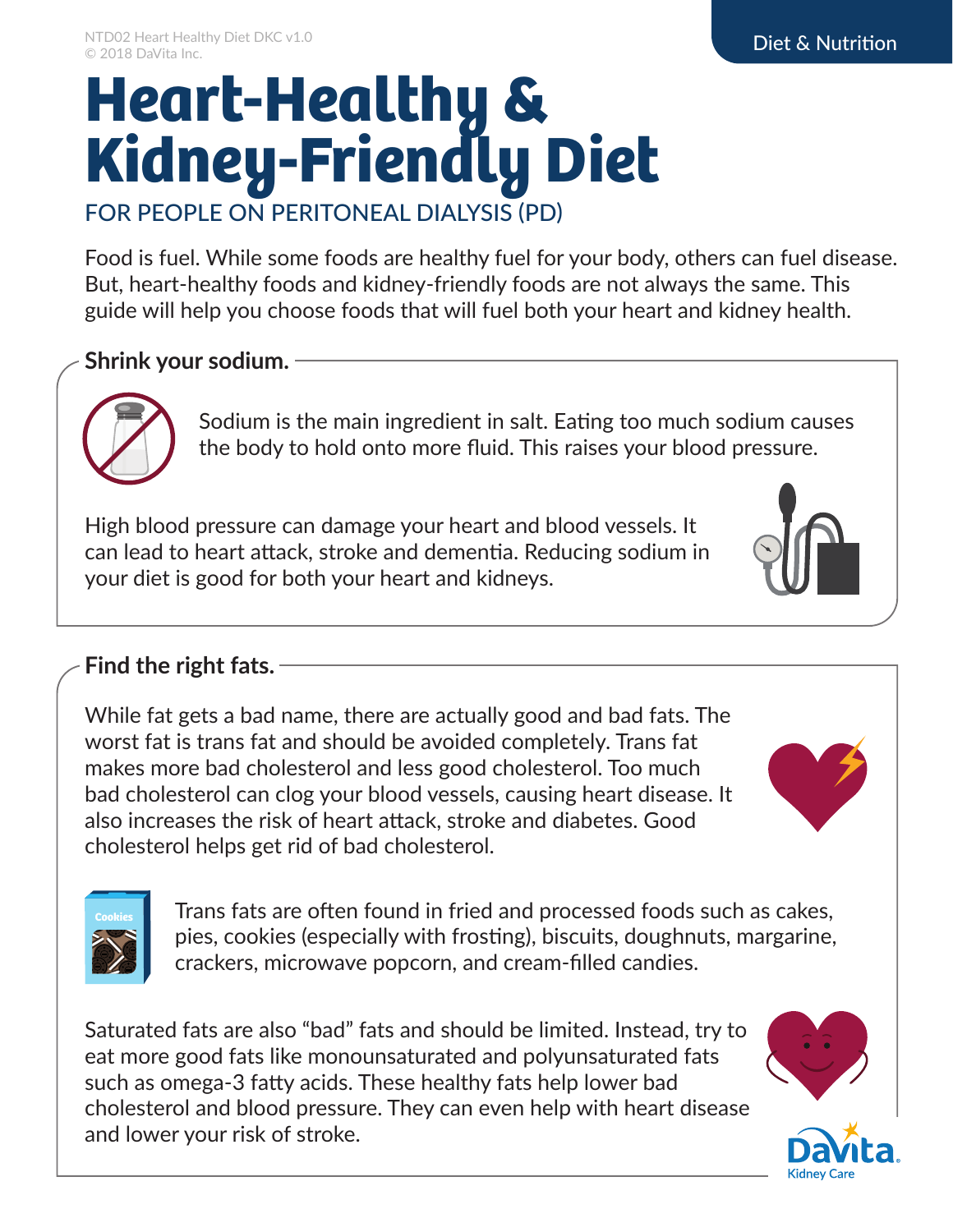### **Plan your protein.**

When PD removes wastes from your body it can also remove protein. Protein has many important jobs in the body. As a result, you may need to eat more protein. Fish, skinless poultry, lean cuts of fresh meat and egg whites are heart-healthy protein choices. Non-animal protein sources such as soy products may also be good options.

### **Perfect your phosphorus intake.**



When your kidneys stop working, they no longer remove excess nutrients like phosphorus. If phosphorus builds up to an unhealthy level, it can cause serious problems. Limiting phosphorus in your diet will help you feel your best.

Too much phosphorus can cause arteries to harden leading to serious heart problems, stroke, or amputations. It can also cause your bones to become weak and brittle and your skin to itch or form painful sores.

> People on hemodialysis also need to reduce their potassium intake. PD is more effective at removing potassium so you may not need to limit potassium.

### **Fit in fiber.**

**Potassium** 

19

Getting enough fiber and antioxidants is an important part of a heart-healthy diet. Fiber can help to lower cholesterol and blood pressure and help to prevent stroke and diabetes. Foods that are good sources of fiber include whole grain breads, fruits, and vegetables. But be careful. Many of these foods are rich in phosphorus (or potassium).



**Egg Whites**



Eating a heart-healthy and kidney-friendly diet may seem challenging. Your dietitian is happy to help! They can answer questions and help you to design a meal plan that's right for you.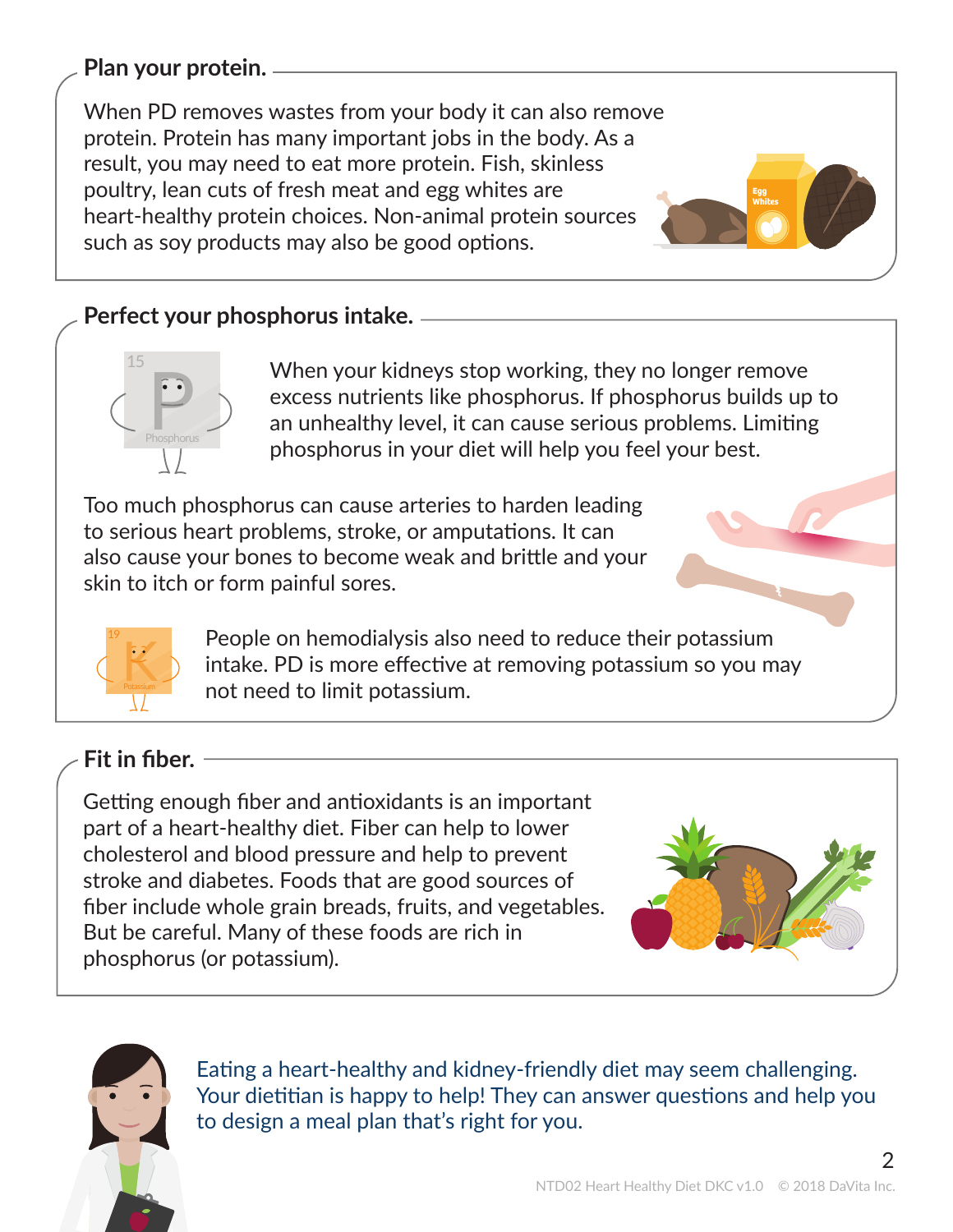## **Cheat sheet for a heart-healthy & kidney-friendly diet**

# $ENJOY$   $\longrightarrow$  LIMIT  $\longrightarrow$

### Low sodium alternatives: **High sodium foods:**\*

Look for salt alternatives like spices and seasonings. Be careful of salt substitutes as they often contain potassium.



### **Mono/poly-unsaturated fats:**

- Fish like salmon, trout, mackerel, tuna
- Healthy oils such as canola, olive, peanut, safflower, sunflower and soybean oil



- White bread
- Cream of wheat
- Corn and rice cereals
- Pasta and couscous
- Dairy alternatives, cream cheese, sour cream

**Milk**

• Sherbet, sorbet, popsicles

**Non-dairy Creamer**

• Pretzels (unsalted)

**White Rice**

- Frozen dinners
- Fast food
- Cured, processed, smoked, breaded or fried meats/fish



### **Saturated fats:\***

• Butter

**Buer**

• Palm, palm kernel, and coconut oil

**Strawberry**

- Vegetable shortening
- Fried foods
- Whole milk and ice cream
- Poultry skin

### Low phosphorus foods: **High phosphorus foods:**

- Whole grain bread
- Bran products
- Oatmeal

**Milk Soy**

**Brown Rice**

- Dairy products Dark sodas
- Chocolate
- Beans and lentils
- Nuts and nut butters Pudding
- Pancakes/waffles

**Peanut Butter** 

- Sardines
- Pizza
- Corn tortillas
- 
- Beer
- Candy
- 
- Lattes/ cappuccinos

Feel free to talk to your dietitian, these may be added in moderation as part of a healthy diet.

**Coconut Milk**